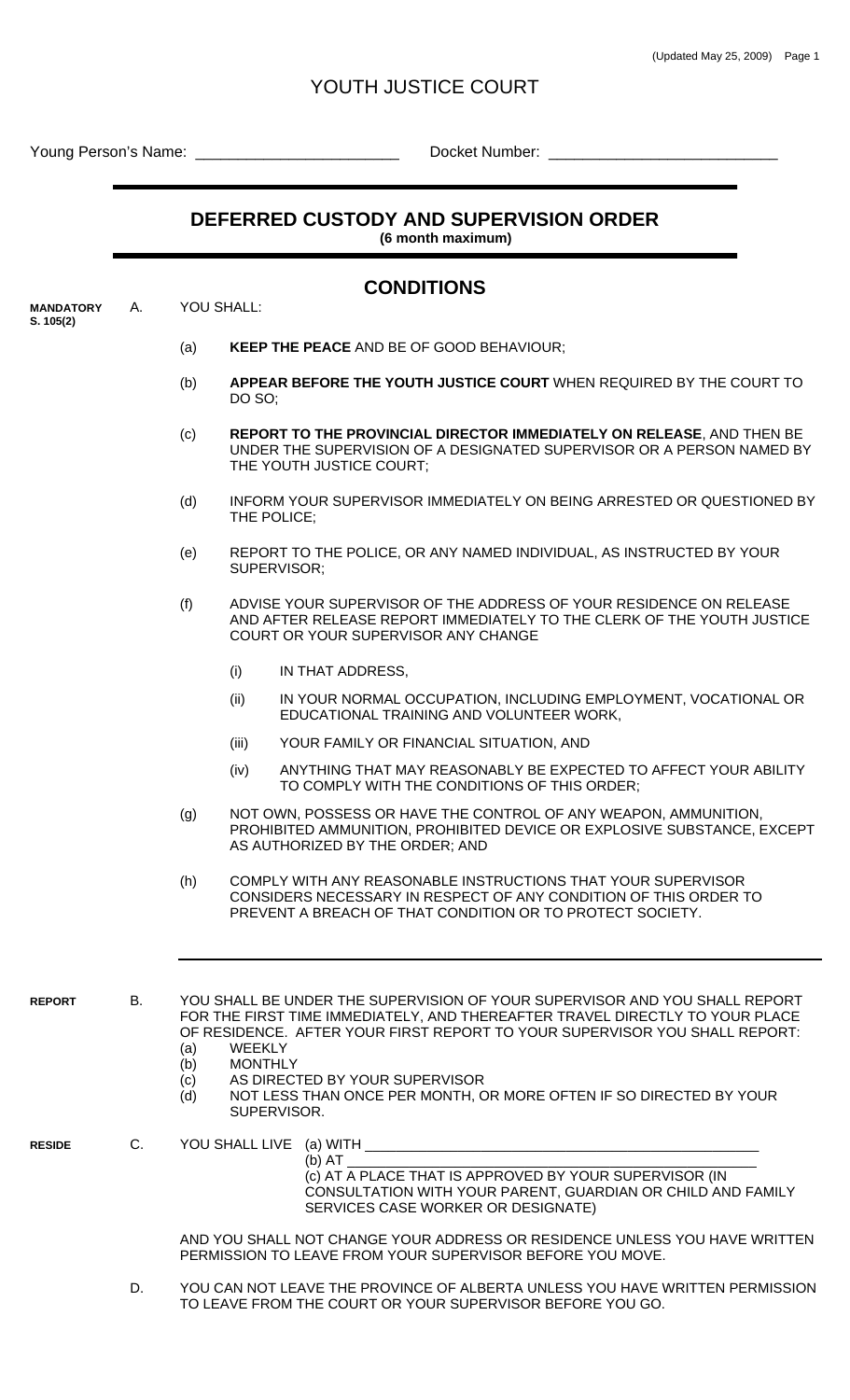| <b>OBEY RULES</b>                     | Е.           | YOU SHALL OBEY THE RULES OF THE HOUSEHOLD IN WHICH YOU LIVE, OR ALTERNATIVELY,<br>YOU SHALL OBEY ANY WRITTEN PROGRAM RULES OF ANY RESIDENTIAL PLACEMENT IN<br>WHICH YOU LIVE AS DIRECTED BY YOUR SUPERVISOR.                                                                                                                                                                                                                                                                                                                                                                                                                                                         |
|---------------------------------------|--------------|----------------------------------------------------------------------------------------------------------------------------------------------------------------------------------------------------------------------------------------------------------------------------------------------------------------------------------------------------------------------------------------------------------------------------------------------------------------------------------------------------------------------------------------------------------------------------------------------------------------------------------------------------------------------|
|                                       | F.,          | YOU SHALL OBEY SUCH HOUSE RULES AS GIVEN TO YOU IN WRITING BY YOUR SUPERVISOR<br>IN CONSULTATION WITH YOU AND YOUR PARENT, GUARDIAN, OR YOUR CHILD AND FAMILY<br>SERVICES CASE WORKER OR DESIGNATE.                                                                                                                                                                                                                                                                                                                                                                                                                                                                  |
| <b>SCHOOL</b>                         | G.           | YOU SHALL ATTEND SCHOOL OR OTHER PLACE OF LEARNING AND REMAIN THERE,<br>THROUGHOUT EACH SCHEDULED SCHOOL DAY, BEHAVE PROPERLY, ATTEND ALL<br>SCHEDULED CLASSES AND COMPLETE ALL ASSIGNMENTS, INCLUDING HOMEWORK<br>ASSIGNMENTS, AND YOU SHALL NOT BE LATE OR ABSENT WITHOUT VALID REASON.                                                                                                                                                                                                                                                                                                                                                                            |
|                                       | Η.           | <b>OR</b><br>YOU SHALL PARTICIPATE IN A HOME SCHOOLING OR ACCREDITED WORK EXPERIENCE<br>PROGRAM, OR ANY OTHER EDUCATIONAL PLACEMENT APPROVED BY YOUR SUPERVISOR.                                                                                                                                                                                                                                                                                                                                                                                                                                                                                                     |
| <b>SCHOOL</b><br><b>COUNSELOR</b>     | $\mathbf{L}$ | YOU WILL MAKE AN APPOINTMENT WITH YOUR SCHOOL COUNSELOR OR PRINCIPAL<br>AND DELIVER TO THEM A COPY OF THIS<br>ON OR BEFORE<br>DEFERRED CUSTODY AND SUPERVISION ORDER AND GIVE THE COUNSELOR OR PRINCIPAL<br>THE NAME AND PHONE NUMBER OF YOUR SUPERVISOR.                                                                                                                                                                                                                                                                                                                                                                                                            |
| <b>REPORT CARD</b>                    | J.           | YOU WILL FILE WITH THE CLERK OF THE COURT TO THE ATTENTION OF JUDGE<br>, A COPY OF EVERY REPORT CARD OR PROGRESS REPORT FROM YOUR<br>EDUCATIONAL INSTITUTION ISSUED DURING THE TERM OF THIS ORDER.                                                                                                                                                                                                                                                                                                                                                                                                                                                                   |
| <b>SCHOOL OR</b><br><b>EMPLOYMENT</b> | Κ.           | YOU SHALL EITHER ATTEND SCHOOL ON TIME FOR THE FULL DURATION OF EACH<br>SCHEDULED SCHOOL DAY, OR MAKE REASONABLE EFFORTS TO FIND AND MAINTAIN<br>SUITABLE EMPLOYMENT; PROVIDED THAT WHILE YOU ARE UNDER THE FULL AGE OF 16, YOU<br>SHALL ATTEND SCHOOL UNLESS EXEMPTED FROM DOING SO IN WRITING BY THE SCHOOL<br>PRINCIPAL, OR HIS OR HER DESIGNATE, OR YOUR SUPERVISOR.                                                                                                                                                                                                                                                                                             |
| <b>EMPLOYMENT</b>                     | L.           | YOU SHALL MAKE REASONABLE EFFORTS TO FIND AND MAINTAIN SUITABLE EMPLOYMENT<br>AND REPORT THOSE EFFORTS TO YOUR SUPERVISOR WHEN DIRECTED BY YOUR<br>SUPERVISOR.                                                                                                                                                                                                                                                                                                                                                                                                                                                                                                       |
| <b>COUNSELING</b>                     | М.           | YOU SHALL ATTEND AND ACTIVELY PARTICIPATE IN SUCH PROGRAM OR ASSESSMENT,<br>COUNSELING OR TREATMENT AS THE COURT OR AS MAY YOUR SUPERVISOR DIRECTS FOR:<br>PSYCHIATRIC/PSYCHOLOGICAL COUNSELING;<br>(a)<br>ALCOHOL/DRUG ABUSE ISSUES:<br>(b)<br>ANGER MANAGEMENT ISSUES;<br>(c)<br>(d)<br>RULES;<br>OTHER THE STATE OF THE STATE OF THE STATE OF THE STATE OF THE STATE OF THE STATE OF THE STATE OF THE STATE OF THE STATE OF THE STATE OF THE STATE OF THE STATE OF THE STATE OF THE STATE OF THE STATE OF THE STATE OF THE STAT<br>(e)                                                                                                                            |
|                                       |              | AND PROVIDE SATISFACTORY WRITTEN PROOF OF ATTENDANCE & COMPLETION OF THE<br>PROGRAM(S) TO YOUR SUPERVISOR BY THE DATE SPECIFIED BY YOUR SUPERVISOR.                                                                                                                                                                                                                                                                                                                                                                                                                                                                                                                  |
| <b>RELEASE</b>                        | N.           | YOU SHALL SIGN A RELEASE OR WAIVER AS REQUESTED BY YOUR SUPERVISOR<br>PERMITTING ACCESS TO INFORMATION TO ASSIST IN YOUR SUPERVISION.                                                                                                                                                                                                                                                                                                                                                                                                                                                                                                                                |
| <b>CURFEW</b>                         | O.           | DURING THE TERM OF THIS ORDER, YOU WILL BE INSIDE YOUR HOME AND PROPERTY<br><b>LIMITS EVERY:</b><br>DAILY FROM _______ P.M. UNTIL _______ A.M.<br>(a)<br>SUNDAY THROUGH THURSDAY FROM _____P.M. UNTIL _______ A.M.<br>(b)<br>FRIDAY AND SATURDAY FROM _____P.M. UNTIL _____ A.M. UNLESS YOU ARE WITH A<br>(c)<br>PARENT, GUARDIAN OR OTHER ADULT PERSON WHO IS AUTHORIZED BY YOUR<br>PARENT OR GUARDIAN TO BE WITH YOU, OUTSIDE THE CURFEW HOURS.<br>YOU MAY BE OUT LATER IF YOU ARE WITH ____________________________OR IF YOU<br>(d)<br><b>STATING WHEN</b><br>YOU ARE TO BE HOME.<br>YOU WILL FOLLOW THE CURFEW THAT WILL BE IMPOSED BY YOUR SUPERVISOR IN<br>(e) |
|                                       |              | <b>OR</b>                                                                                                                                                                                                                                                                                                                                                                                                                                                                                                                                                                                                                                                            |
|                                       | Ρ.           | DURING THE TERM OF THIS ORDER, YOU WILL BE AT HOME FROM ______ P.M. UNTIL<br>A.M. ON SCHOOL NIGHTS AND FROM _____ P.M. UNTIL ______ A.M. ON NON-SCHOOL NIGHTS<br>UNLESS YOU ARE WITH YOUR PARENT, GUARDIAN, OR OTHER ADULT PERSON WHO IS<br>AUTHORIZED BY YOUR PARENTS OR GUARDIAN TO BE WITH YOU, OUTSIDE THE CURFEW<br>HOURS.<br><b>OR</b>                                                                                                                                                                                                                                                                                                                         |
|                                       |              |                                                                                                                                                                                                                                                                                                                                                                                                                                                                                                                                                                                                                                                                      |
|                                       | Q.           | YOU SHALL BE AT YOUR RESIDENCE 24 HOURS A DAY, 7 DAYS PER WEEK, UNLESS:<br>AT SCHOOL, PLACE OF EMPLOYMENT OR PROFESSIONAL APPOINTMENT, OR<br>(a)<br>TRAVELLING DIRECTLY TO OR FROM SAME;<br>ACCOMPANIED BY A PARENT OR SUPERVISOR OR OTHER ADULT PERSON APPROVED<br>(b)<br>BY EITHER THE PARENT OR BY YOUR SUPERVISOR;<br>IN POSSESSION OF A WRITTEN PERMISSION SIGNED BY A PARENT OR SIGNED BY<br>(c)                                                                                                                                                                                                                                                               |

 $\rm (d)$   $\qquad \qquad \overline{\qquad \qquad }$